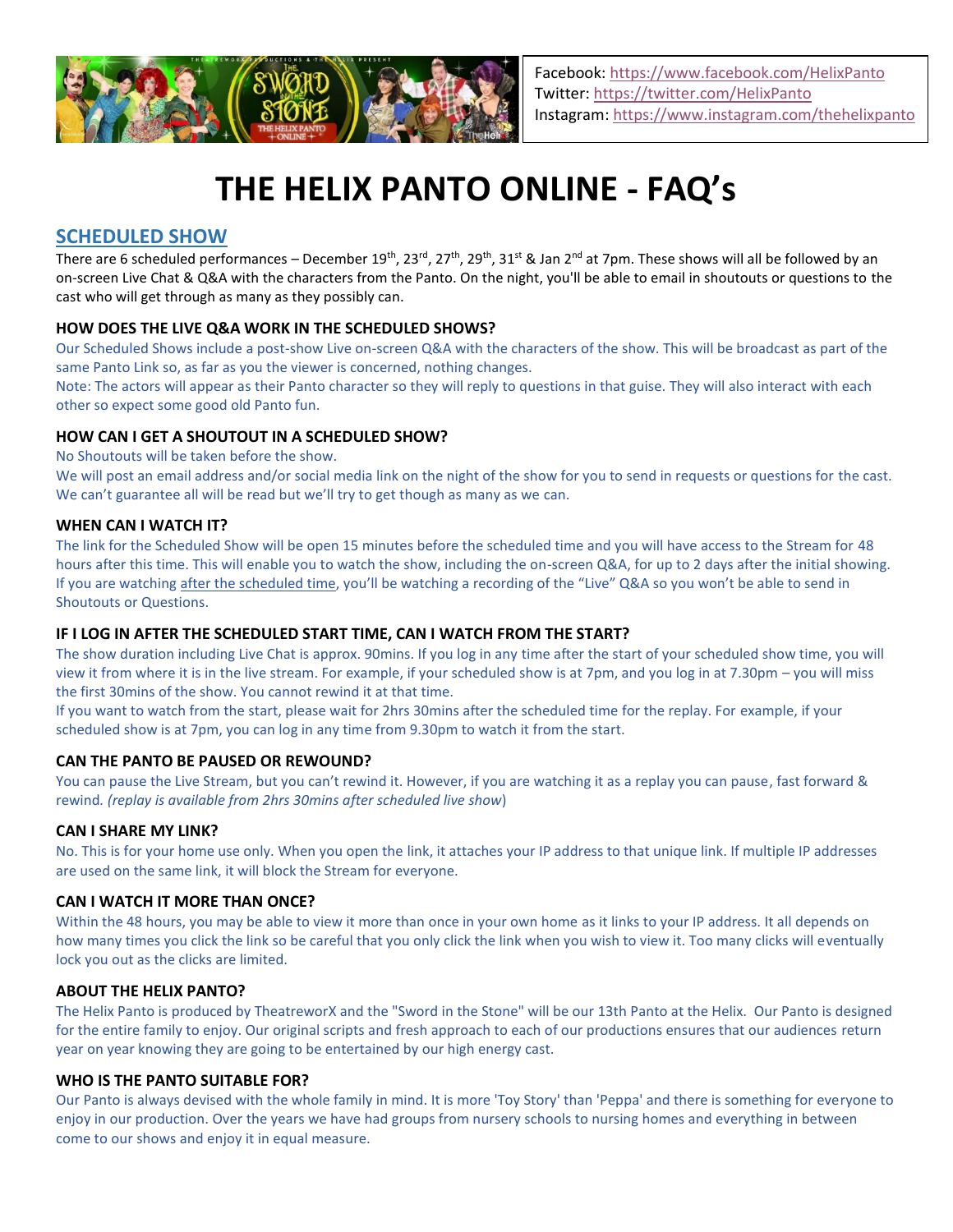## **WILL THE HELIX PANTO BE BACK IN THE HELIX NEXT YEAR?**

We'll be back. OH YES WE WILL!!

# **TECHNICAL TALK**

## **IS THE LINK COMPATIBLE WITH MOBILE PHONES, LAPTOP, CHROMECAST, APPLE TV, SMART TV, ETC.?**

Yes. The Stream can be watched on all devices. Obviously, there are a significant number of variables here, so please see below for further instructions on some of the options.

## **WHAT DO I NEED TO PLAY THE STREAM?**

You can play the stream on any device once it is connected to the internet. Simply click on the link and it will open. However, for the best viewing experience, we would suggest playing on a TV or a projector.

## **MY LINK WON'T WORK. WHY NOT?**

This could have happened for a number of reasons;

- 1. Your link was opened in multiple sites and had linked to too many IP address. This will block your link
- 2. You clicked on the link too many times. Each click has a limited number of clicks so once you hit the limit, it will automatically block it.
- 3. You have clicked on the link too early The link will not be open until 15 minutes before the scheduled time.
- 4. You have clicked on the link too late The link will close 48 hours after a scheduled show performance time.

# **For technical Support email: [help@theatreworx.com](mailto:help@theatreworx.com) or Phone: 01-7007113**

## **HOW CAN I PLAY THE PANTO ON MY TV?**

## **1. IF YOU HAVE A SMART TV**

A smart TV can connect to the internet to access content, so;

1. Add your email to your Smart TV & Open the confirmation email from the Helix Panto Online

## **2. CASTING**

If you have Apple TV, Chromecast or Roku (or similar).

1. The process should be similar for all: Choose a video on your device and click share for it to appear on your TV.

## **3. CONNECT WITH A HDMI CABLE**

Most TV's 10 years & younger should have an extra HDMI input on the back or side so manually connect a cable between your laptop to your television.

- 1. Pick up a spare HDMI cable from a friend or shop (they're not expensive)
- 2. Connect your laptop to your TV
- 3. Use your TV remote to change the Source or Input to the one designated for your computer
- 4. Use your computer trackpad or mouse to click Play on the Stream. It will play on your TV, too.

## **4. CASTING DIRECT TO A SMART TV;**

SOME Smart TVs today let you transmit Streams from your laptop, smartphone or tablet. The setup depends on the kind of TV you have. Just make sure the device that has the Stream you want to cast is connected to the same Wi-Fi network as your Smart TV, and you can share your screen with it.

## **5. HERE'S A LITTLE VIDEO THAT MIGHT HELP;**

<https://youtu.be/jRDO1pYaMwE>

## **HOW CAN I PLAY THE PANTO ON A PROJECTOR?**

## **USING A LAPTOP**

- 1. Make sure your computer and laptop are both turned off.
- 2. Connect the video cable (usually HDMI) from your laptop's external video port to the projector.
- 3. Turn on the Projector and your laptop.

4. Sync the projector and laptop by holding down the FUNCTION (Fn) key and pressing one of the following keys to toggle: F4, F5, F7, F8